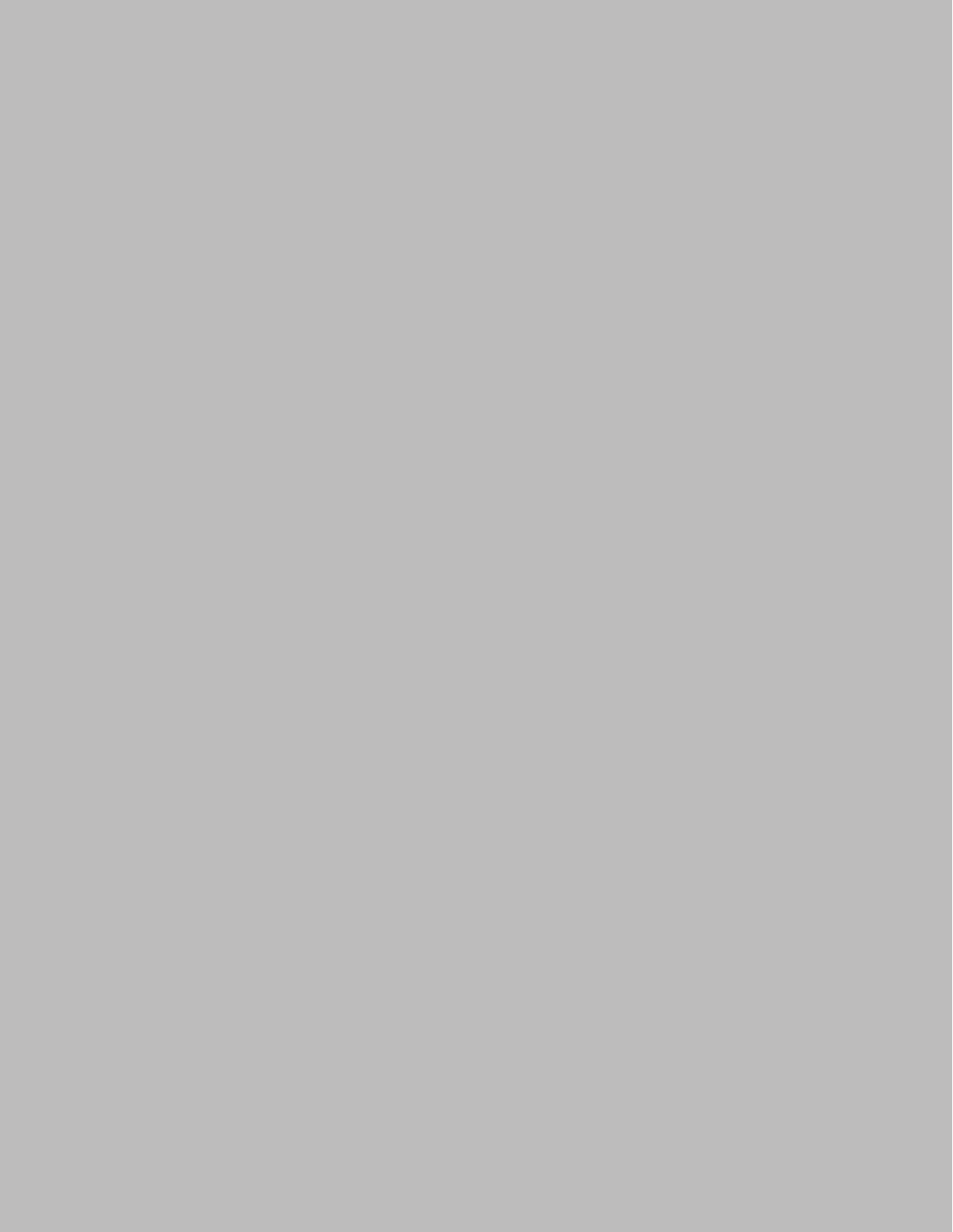

# **Commissioners' voting on recommendations**

In the Medicare, Medicaid, and SCHIP Benefits Improvement and Protection Act of 2000, the Congress required MedPAC to call for individual Commissioner votes on each recommendation and to document the voting record in its report. The information below satisfies that mandate.

### **Chapter 1: Context for Medicare payment policy**

No recommendations

### **Chapter 2: Assessing payment adequacy and updating payments in fee-for-service Medicare**

No recommendations

## **Chapter 3: Hospital inpatient and outpatient services**

The Congress should direct the Secretary of the Department of Health and Human Services to:

- update inpatient and outpatient payments by the amount specified in current law,
- reduce Medicare payment rates for 340B hospitals' separately payable 340B drugs by 10 percent of the average sales price (ASP),
- direct the program savings from reducing Part B drug payment rates to the Medicare-funded uncompensated care pool, and
- distribute all uncompensated care payments using data from the Medicare cost reports' Worksheet S–10. The use of S–10 uncompensated care data should be phased in over three years.
- *Yes: Armstrong, Baicker, Buto, Christianson, Coombs, Crosson, Gradison, Hall, Hoadley, Naylor, Redberg, Samitt, Thompson, Uccello*

*No: Kuhn, Nerenz, Thomas*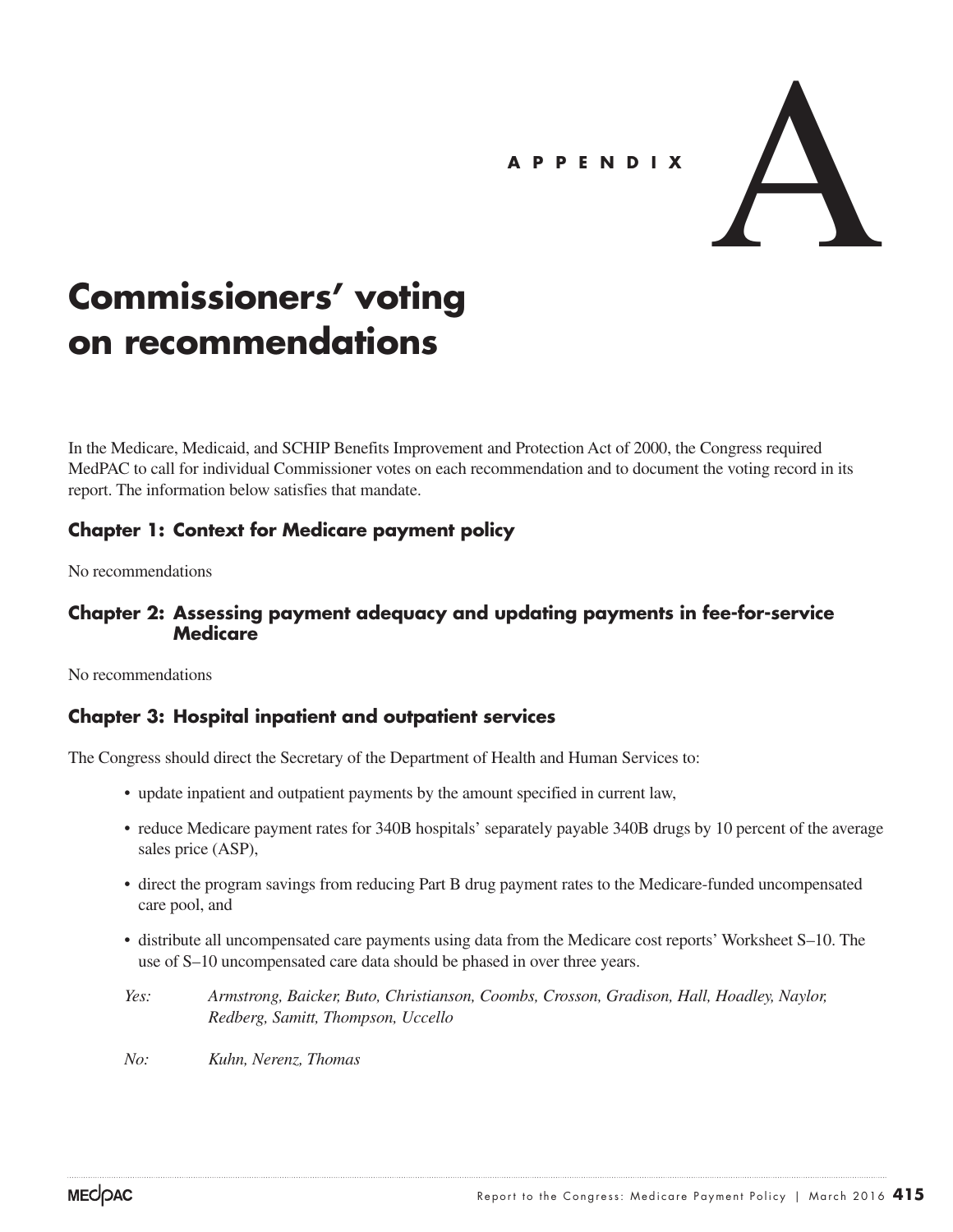### **Chapter 4: Physician and other health professional services**

The Congress should increase payment rates for physician and other health professional services by the amount specified in current law for calendar year 2017.

#### **Chapter 5: Ambulatory surgical center services**

The Congress should eliminate the update to the payment rates for ambulatory surgical centers for calendar year 2017. The Congress should also require ambulatory surgical centers to submit cost data.

*Yes: Armstrong, Baicker, Buto, Christianson, Coombs, Crosson, Gradison, Hall, Hoadley, Kuhn, Naylor, Nerenz, Redberg, Samitt, Thomas, Thompson, Uccello*

### **Chapter 6: Outpatient dialysis services**

The Congress should increase the outpatient dialysis base payment rate by the update specified in current law for calendar year 2017.

*Yes: Armstrong, Baicker, Buto, Christianson, Coombs, Crosson, Gradison, Hall, Hoadley, Kuhn, Naylor, Nerenz, Redberg, Samitt, Thomas, Thompson, Uccello*

Additionally, the Commission reiterates its March 2014 recommendation for redesigning the low-volume payment adjustment and auditing dialysis facilities' cost reports. See text box, p. 167.

### **Chapter 7: Skilled nursing facility services**

The Congress should eliminate the market basket update for 2017 and 2018 and direct the Secretary to revise the prospective payment system (PPS) for skilled nursing facilities. In 2019, the Secretary should report to the Congress on the effects of the reformed PPS and make any additional adjustments to payments needed to more closely align payments with costs.

*Yes: Armstrong, Baicker, Buto, Christianson, Coombs, Crosson, Gradison, Hall, Hoadley, Kuhn, Naylor, Nerenz, Redberg, Samitt, Thomas, Thompson, Uccello*

*Yes: Armstrong, Baicker, Buto, Christianson, Coombs, Crosson, Gradison, Hall, Hoadley, Kuhn, Naylor, Nerenz, Redberg, Samitt, Thomas, Thompson, Uccello*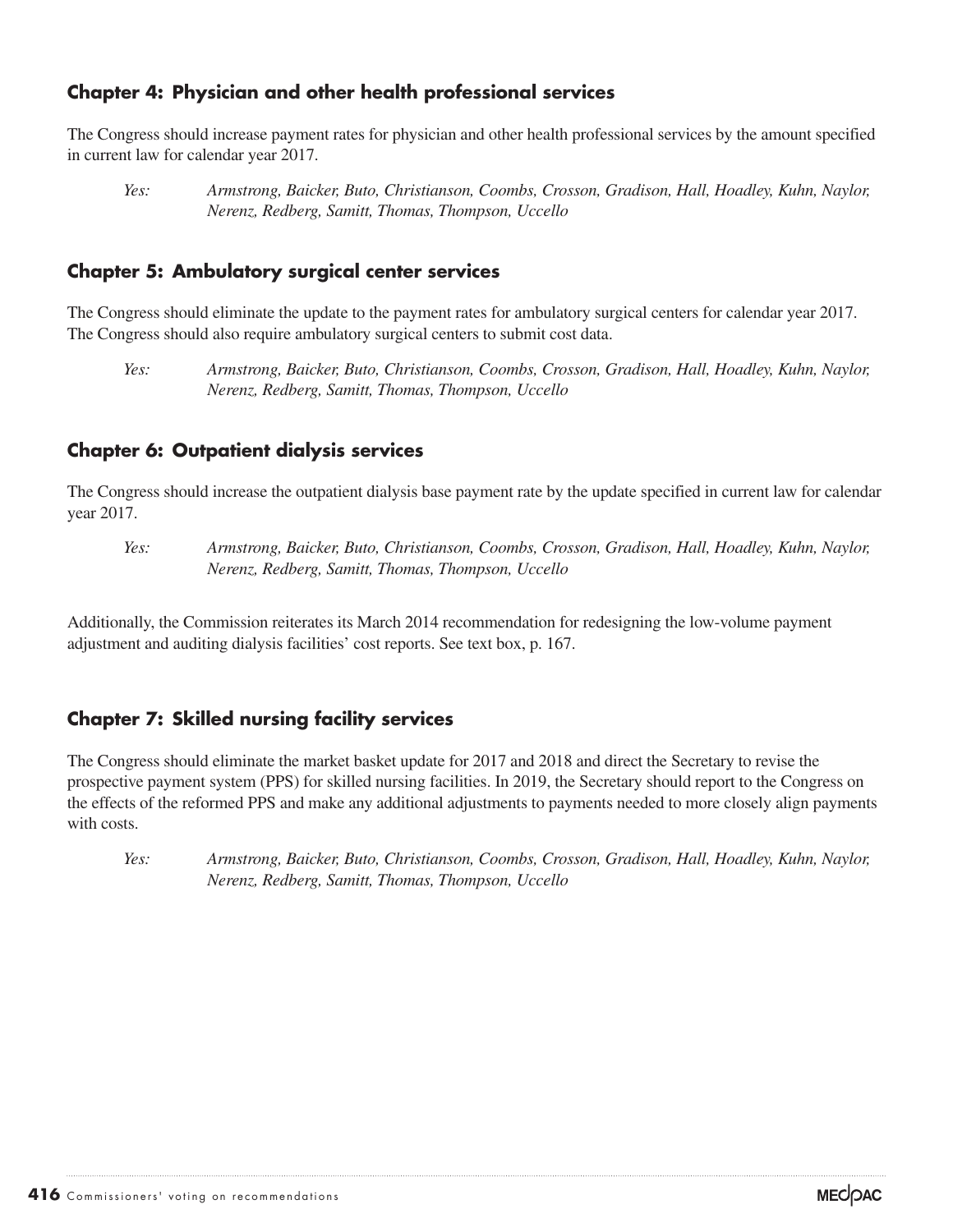#### **Chapter 8: Home health care services**

The Congress should direct the Secretary to eliminate the payment update for 2017 and implement a two-year rebasing of the payment system beginning in 2018. The Congress should direct the Secretary to revise the prospective payment system to eliminate the use of therapy visits as a factor in payment determinations, concurrent with rebasing.

*Yes: Armstrong, Baicker, Buto, Christianson, Coombs, Crosson, Gradison, Hall, Hoadley, Kuhn, Naylor, Nerenz, Redberg, Samitt, Thomas, Thompson, Uccello*

Additionally, the Commission reiterates its March 2011 recommendations on improving the home health care benefit. See text box, pp. 218–219.

#### **Chapter 9: Inpatient rehabilitation facility services**

- **9-1** The Congress should eliminate the update to the Medicare payment rate for inpatient rehabilitation facilities in fiscal year 2017.
	- *Yes: Armstrong, Baicker, Buto, Christianson, Coombs, Crosson, Gradison, Hall, Hoadley, Kuhn, Naylor, Nerenz, Redberg, Samitt, Thomas, Thompson, Uccello*
- **9-2** The Secretary should conduct focused medical record review of inpatient rehabilitation facilities that have unusual patterns of case mix and coding.
	- *Yes: Armstrong, Baicker, Buto, Christianson, Coombs, Crosson, Gradison, Hall, Hoadley, Kuhn, Naylor, Nerenz, Redberg, Samitt, Thomas, Thompson, Uccello*
- **9-3** The Secretary should expand the inpatient rehabilitation facility outlier pool to redistribute payments more equitably across cases and providers.
	- *Yes: Armstrong, Baicker, Buto, Christianson, Coombs, Crosson, Gradison, Hall, Hoadley, Kuhn, Naylor, Nerenz, Redberg, Samitt, Thomas, Thompson, Uccello*

#### **Chapter 10: Long-term care hospital services**

The Secretary should eliminate the update to the payment rates for long-term care hospitals for fiscal year 2017.

*Yes: Armstrong, Baicker, Buto, Christianson, Coombs, Crosson, Gradison, Hall, Hoadley, Kuhn, Naylor, Nerenz, Redberg, Samitt, Thomas, Thompson, Uccello*

### **Chapter 11: Hospice services**

The Congress should eliminate the update to the hospice payment rates for fiscal year 2017.

*Yes: Armstrong, Baicker, Buto, Christianson, Coombs, Crosson, Gradison, Hall, Hoadley, Kuhn, Naylor, Nerenz, Redberg, Samitt, Thomas, Thompson, Uccello*